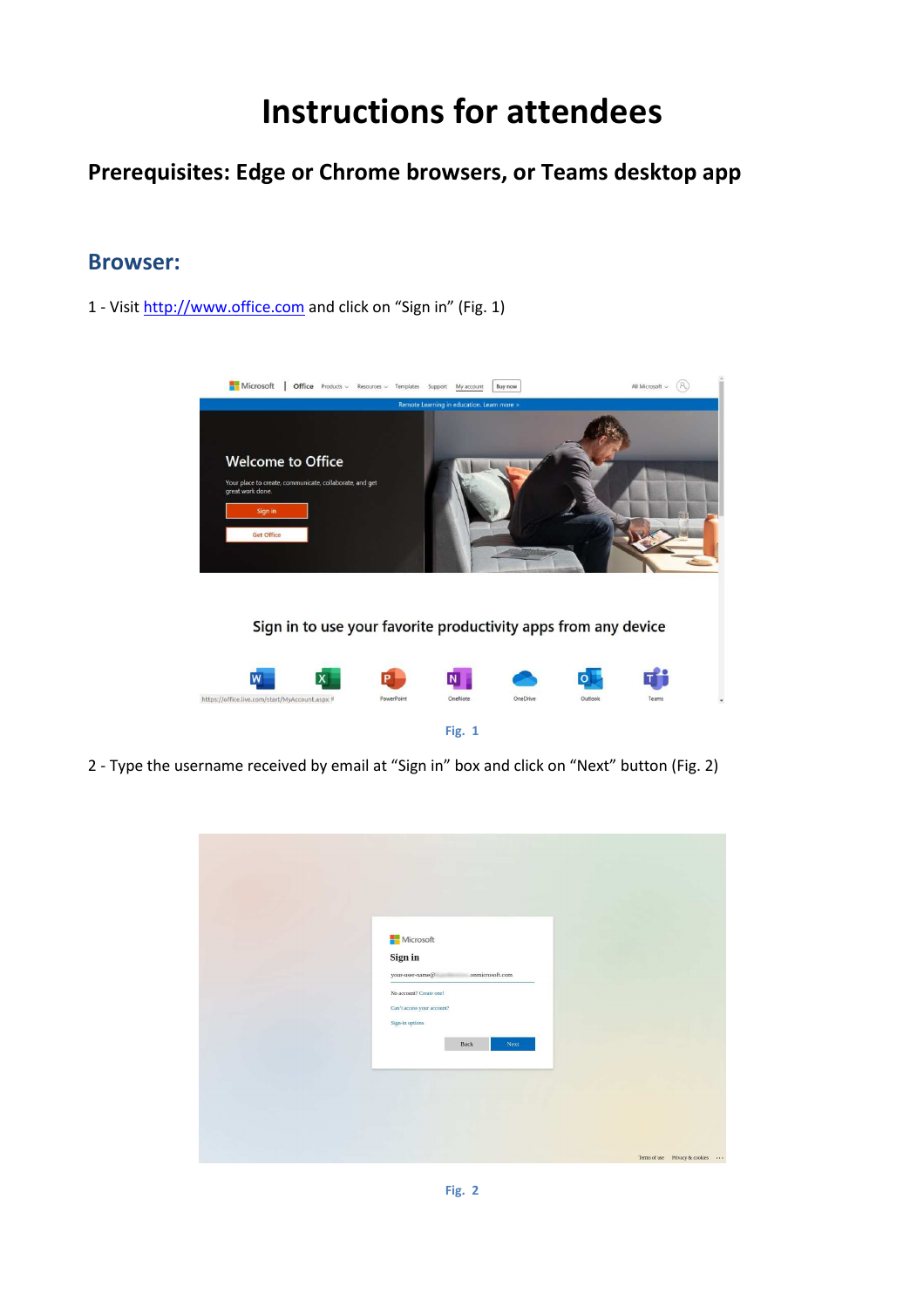3 - Enter your password and click on "Sign in" (Fig. 3).

| Microsoft<br>.onmicrosoft.com<br>$\leftarrow$ your-user-name@<br><b>Enter password</b><br><br>Forgot my password<br>Sign in |                                |
|-----------------------------------------------------------------------------------------------------------------------------|--------------------------------|
|                                                                                                                             | Terms of use Privacy & cookies |



4 - You may be asked to verify your email address for password recovery, please be sure to verify it! Then choose if you want to stay signed in and if you want to show this alert again, and then click on selected option (Fig. 4):

| Microsoft<br>your-user-name@<br>Stay signed in?<br>Do this to reduce the number of times you are asked to<br>sign in.<br>Don't show this again<br>$\rm No$ | .onmicrosoft.com<br>Yes        |
|------------------------------------------------------------------------------------------------------------------------------------------------------------|--------------------------------|
|                                                                                                                                                            | Terms of use Privacy & cookies |

**Fig. 4**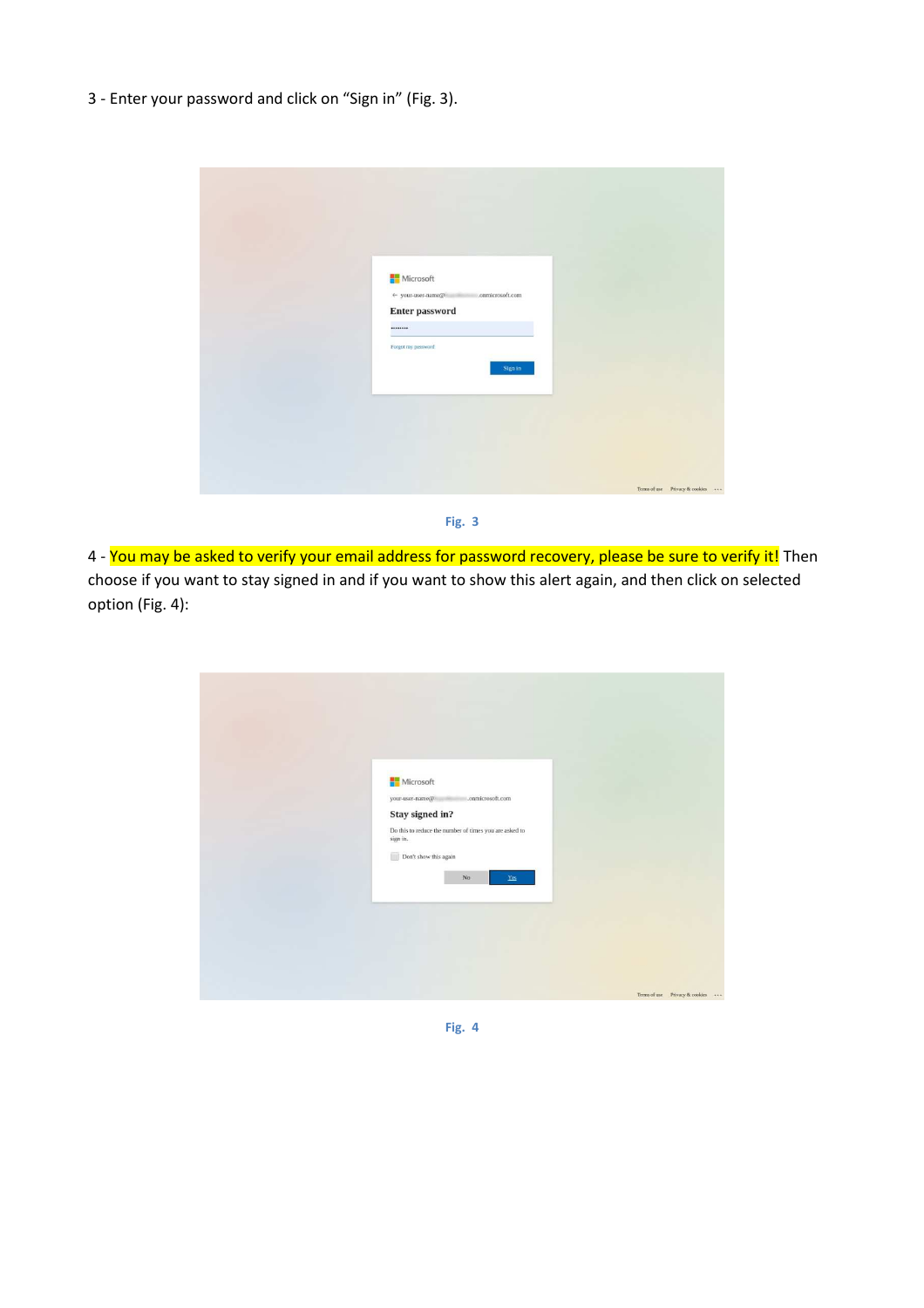5 - View or skip the 4 presentation slides about Office 365 apps (Fig. 5-A), and then you will be redirected to the apps page (Fig. 5-B); then click on "Teams" icon (highlighted in red) to reach the web app (see Fig. 12).



**Fig. 5-A** 



**Fig. 5-B**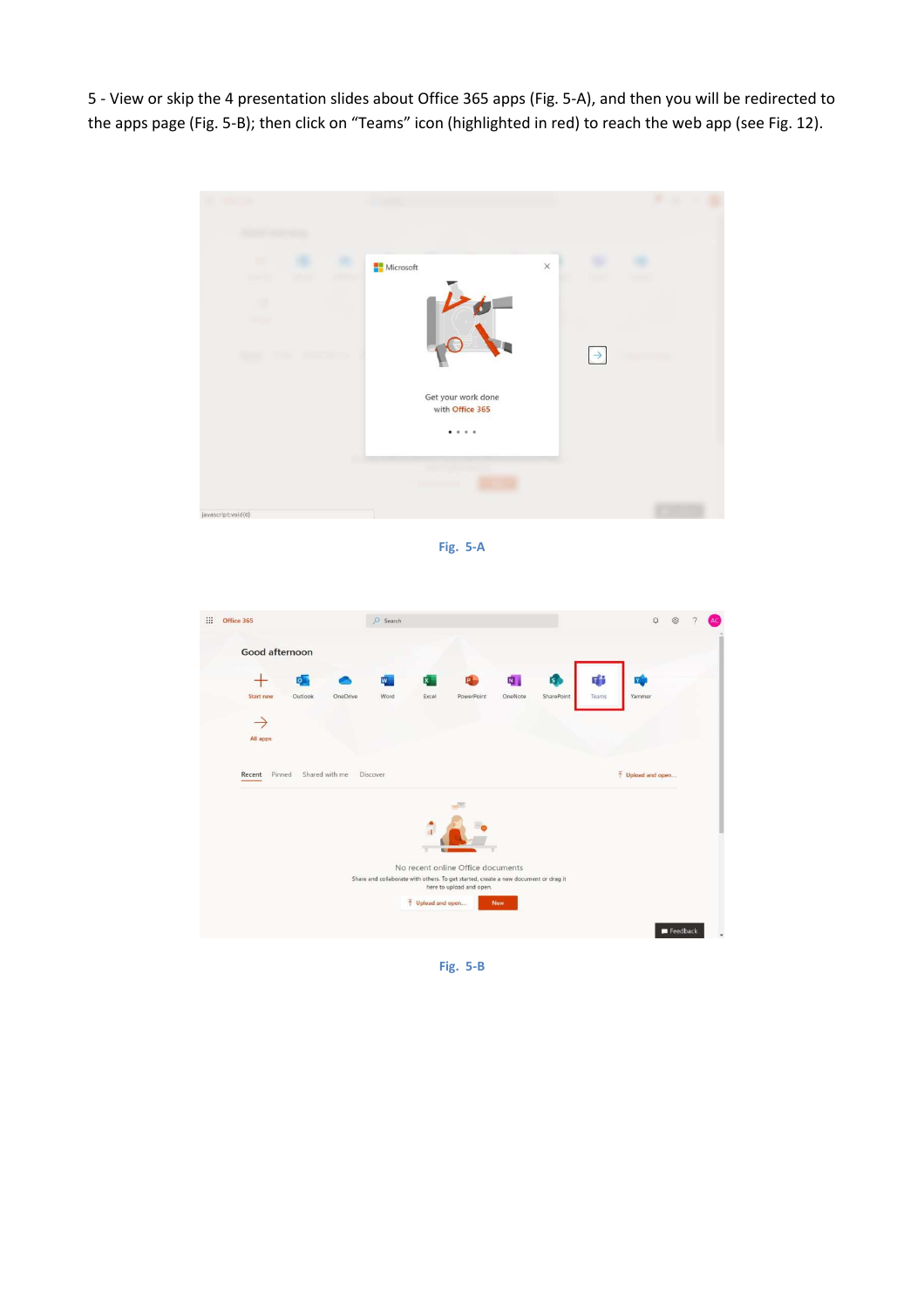# **App for desktop:**

In case you prefer desktop app, please visit https://www.microsoft.com/en-us/microsoft-365/microsoftteams/download-app, click on "Download for desktop", and then on "Download Teams" button.

If your operating system is Linux, at the same page you will find listed both Linux versions, DEB or RPM (depending on your distribution) 64-bit.

After successful download, please double-click and follow setup procedure to complete the installation.

Procedure for login is very similar to browser version.

1 - Type the username received by email at "Sign in" box and click on "Next" button (Fig. 6)





2 - Confirm your user name and click on "Next" (Fig. 7)

| Sign in to your account                                                                                                                         |                                | $\Box$<br>- | × |
|-------------------------------------------------------------------------------------------------------------------------------------------------|--------------------------------|-------------|---|
| Microsoft<br>Sign in<br>.onmicrosoft.com<br>your-user-name@<br>No account? Create one!<br>Can't access your account?<br>Sign-in options<br>Next |                                |             |   |
|                                                                                                                                                 | Terms of use Privacy & cookies |             |   |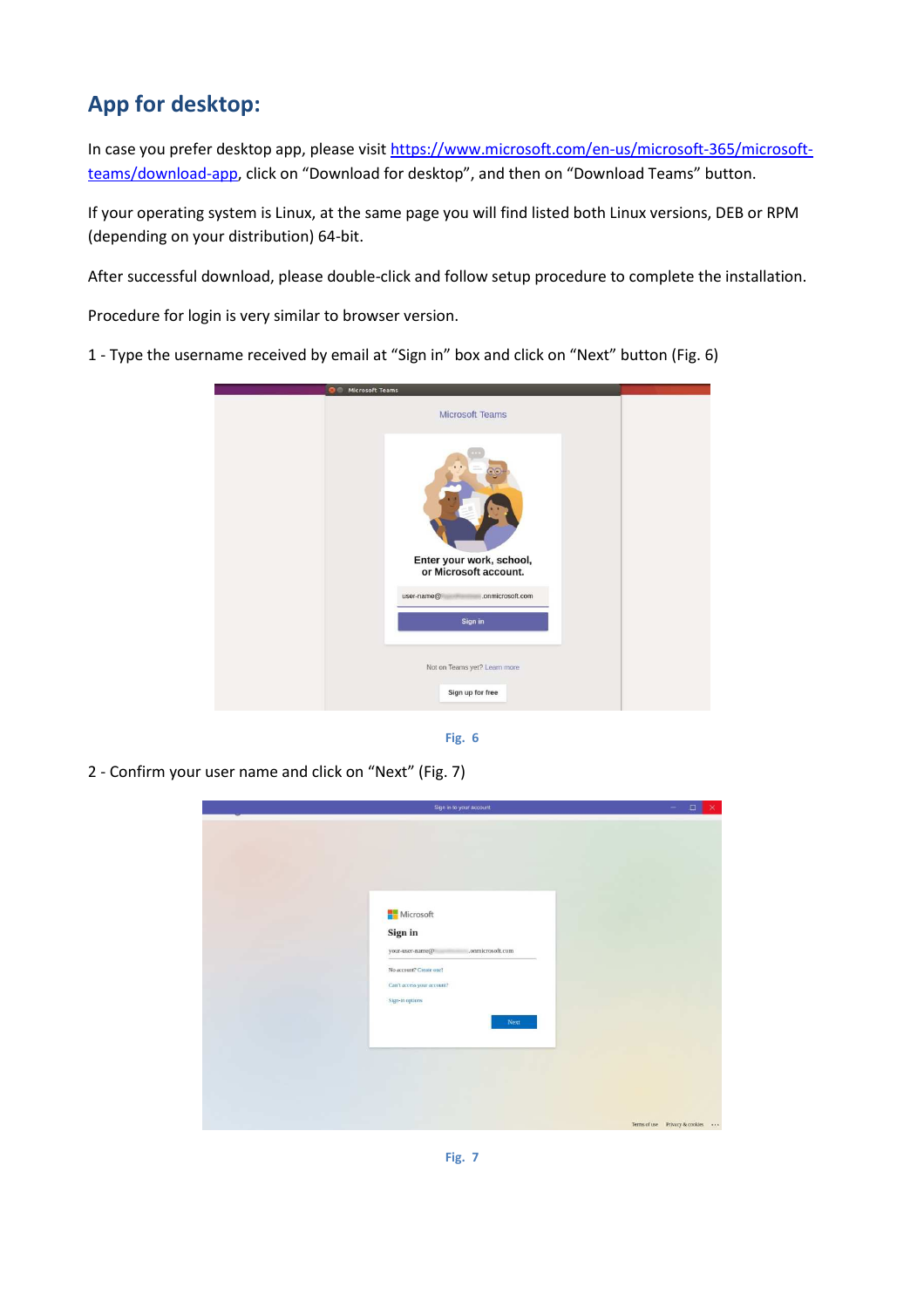3 - Enter your password and click on "Sign in" (Fig. 8)

| Sign in to your account                                                                                                     | $\Box$<br>×<br>-               |
|-----------------------------------------------------------------------------------------------------------------------------|--------------------------------|
| Microsoft<br>$\leftarrow$ your-user-name@<br>.onmicrosoft.com<br><b>Enter password</b><br><br>Forgot my password<br>Sign in |                                |
|                                                                                                                             | Terms of use Privacy & cookies |



4 - Choose if you want to stay signed in and if you want to show this alert again, and then click on selected option (Fig. 9):

| Microsoft<br>conmicrosoft.com<br>your-user-name@<br>Stay signed in?<br>Do this to reduce the number of times you are asked to<br>sign in.<br>Don't show this again<br>$_{\rm No}$<br>$\underline{\mathbf{Yes}}$ |
|-----------------------------------------------------------------------------------------------------------------------------------------------------------------------------------------------------------------|
|                                                                                                                                                                                                                 |

**Fig. 9**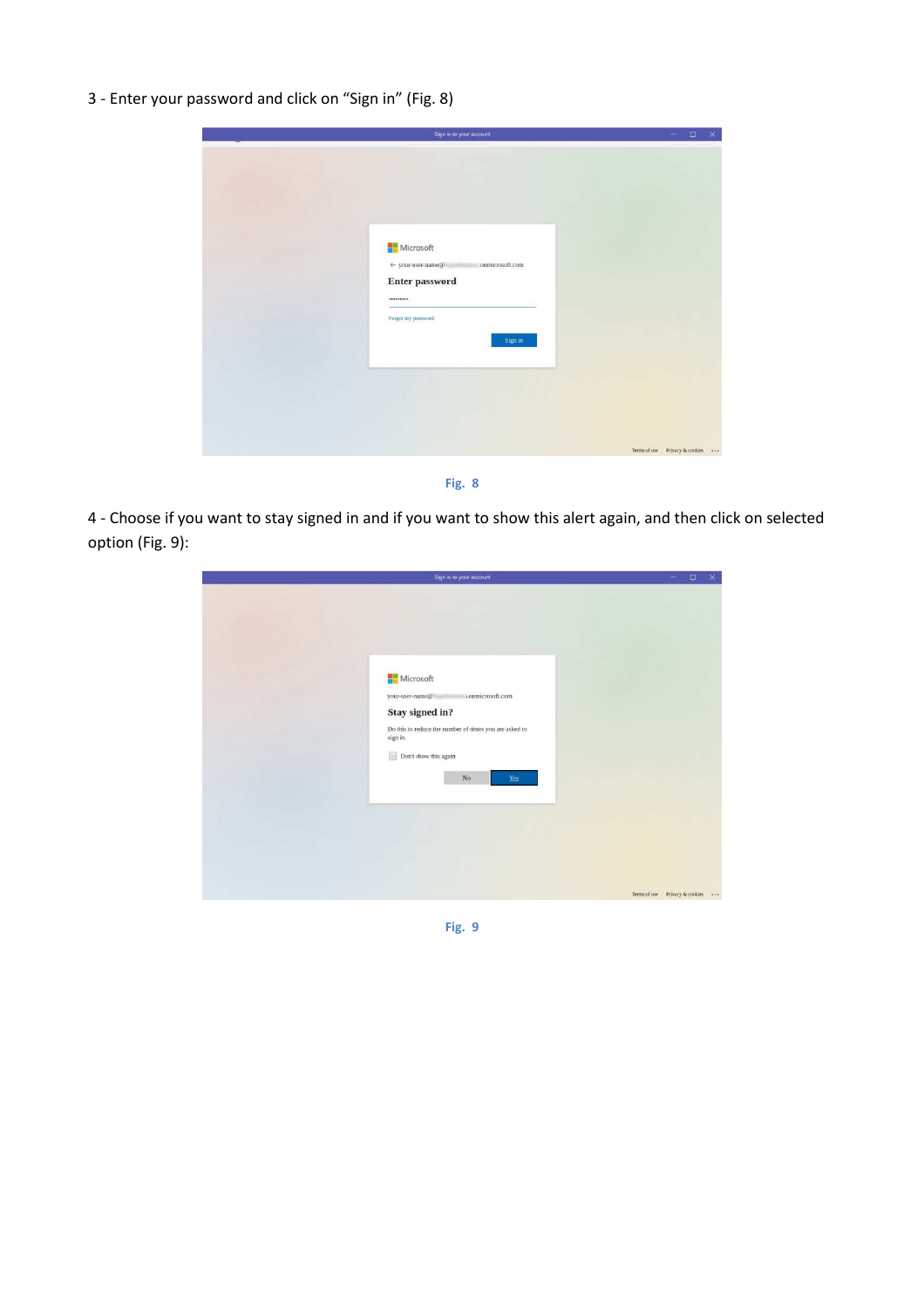## **Connection to the Conference:**

Click on the button "Get the app" if you prefer to use the desktop app, or click on the link "Use the web app instead" if you prefer the browser; please remember that only Edge and Chrome are compatible (Fig. 10).



**Fig. 10** 

Again, view or skip the 5 presentation slides about MS Teams (Fig. 11), and you will get Teams interface (Fig. 12).



**Fig. 11**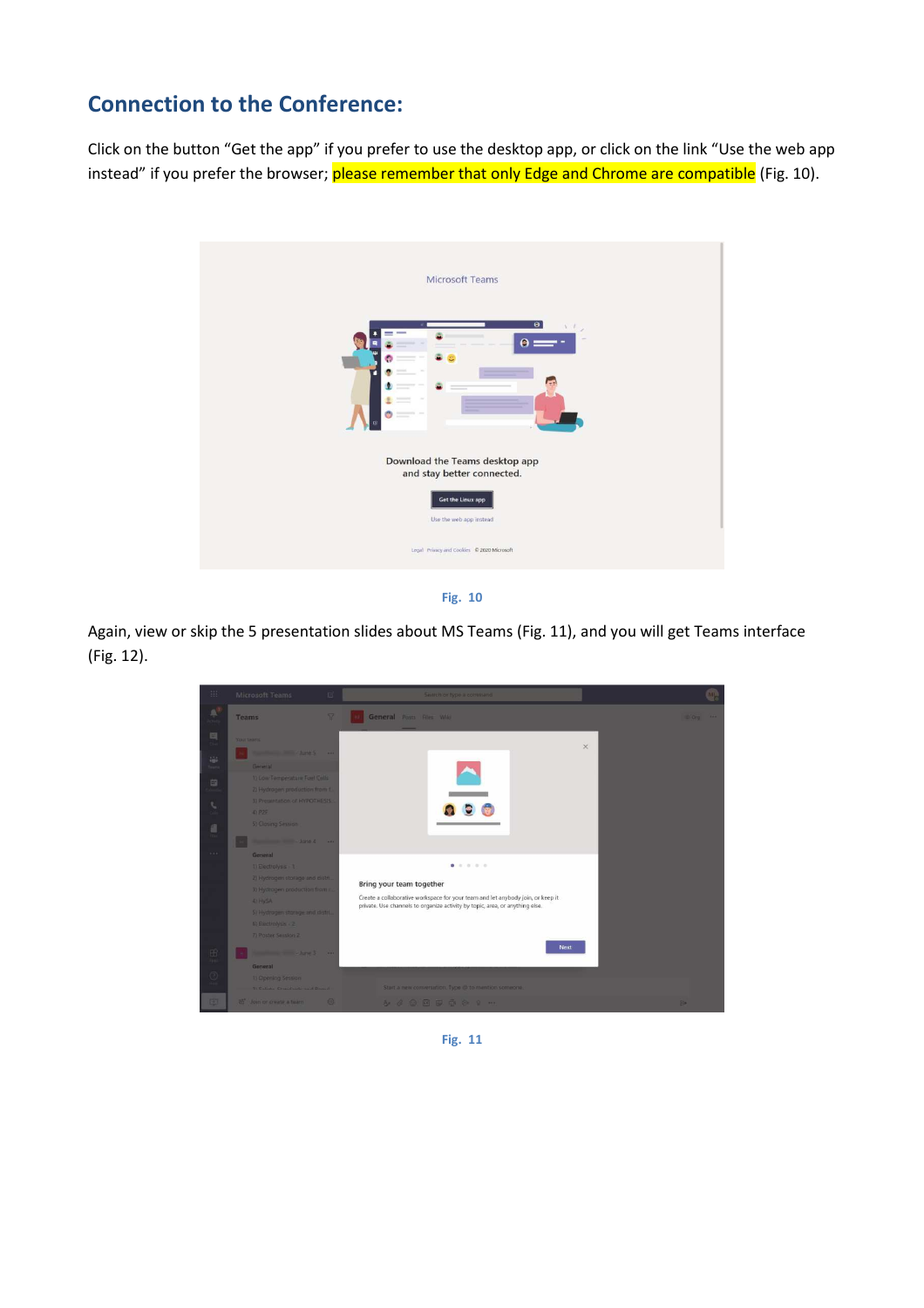Please note the tabs icons in the left bar, Calendar and Teams.

In the Teams tab, you will find some pre-built Teams, one for each day of the conference, and in every Team ("Day") a "channel" per session. Inside each channel/session there is a button with the name of the session.

| 排                                           | $\mathbb{Z}$<br><b>Microsoft Teams</b>                                                                                                                                                                                                                                                                                                                                                                                                     | Search or type a command                                                                                                                                                                                                                                          | $c_n$            |
|---------------------------------------------|--------------------------------------------------------------------------------------------------------------------------------------------------------------------------------------------------------------------------------------------------------------------------------------------------------------------------------------------------------------------------------------------------------------------------------------------|-------------------------------------------------------------------------------------------------------------------------------------------------------------------------------------------------------------------------------------------------------------------|------------------|
| 阜<br>Activity                               | $\triangledown$<br><b>Teams</b>                                                                                                                                                                                                                                                                                                                                                                                                            | 1) Opening Session Posts Files Wiki                                                                                                                                                                                                                               | ® Org-wide<br>   |
| ₿<br>Cateridar<br>a.<br>Teams               | Your teams<br>$-lune 3$<br>$\cdots$<br>General                                                                                                                                                                                                                                                                                                                                                                                             | seasons and seasons to be automatically shown in the channels list.<br>合<br>泗<br>changed channel name from June 3 - Opening Session to 1) June 3 - Opening Session.<br>园<br>changed channel name from 1) June 3 - Opening Session to 1) Opening Session.<br>Today |                  |
| $\cdots$<br>$\mathbf{B}$<br>Apps<br>$\odot$ | 1) Opening Session<br>2) Safety, Standards and Regul<br>3) High Temperature Fuel Cells<br>4) Poster Session 1<br>5) Hydrogen production from r<br>6) Economics of hydrogen base<br>$-$ June 4<br>1.14<br>General<br>1) Electrolysis - 1<br>2) Hydrogen storage and distri<br>3) Hydrogen production from r<br>4) HySA<br>5) Hydrogen storage and distri<br>6) Electrolysis - 2<br>7) Poster Session 2<br>$-$ June 5<br>$\cdots$<br>General | <b>SAN WERE SAN WERE 2:40 PM</b><br>AW<br>Ha pianificato una riunione<br>June 3 - Opening session<br>W.<br>Wednesday, June 3, 2020 @ 9.00 AM<br>$\leftarrow$ Reply                                                                                                |                  |
| Halp<br>۲ŧ٦                                 | 1) Louis Tommorntsson Cual Colle-<br>铭<br>Join or create a team<br>£03                                                                                                                                                                                                                                                                                                                                                                     | Start a new conversation. Type @ to mention someone.<br>9<br>$A_{\ell}$<br>O,<br>$[$ cir]<br>$\cdots$<br>$\left(\cdots\right)$<br>l Cal<br>$\rightarrow$                                                                                                          | $\triangleright$ |

**Fig. 12** 

Click to see the details (Fig. 13) and then click on "Join" button (top right) to join the session.



**Fig. 13**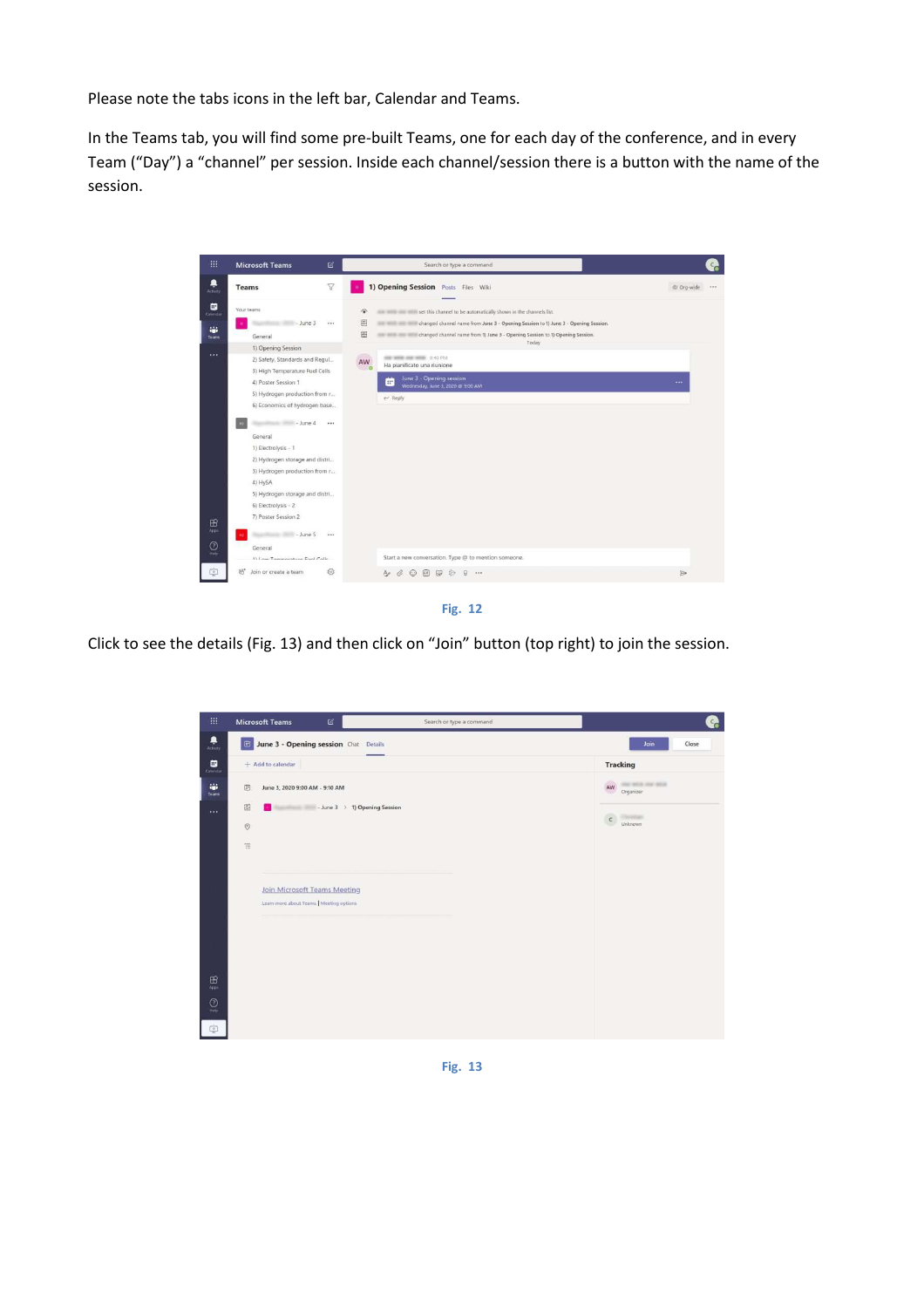Click on the microphone slider to mute it and finally click on the "Join now" button (Fig. 14) to join the session (Fig. 15).

| 田                        | <b>Microsoft Teams</b> | $\ensuremath{\mathcal{C}}$ | Search or type a command                                                            | $c_{\rm c}$ |
|--------------------------|------------------------|----------------------------|-------------------------------------------------------------------------------------|-------------|
| ٠<br>Activity            |                        |                            |                                                                                     | Close       |
| ▩<br>Calendar            |                        |                            | Choose your audio and video settings for                                            |             |
| ŵ<br>Teams               |                        |                            | June 3 - Opening session                                                            |             |
| $\cdots$                 |                        |                            | $\overline{C}$<br>Join now<br>$\mathbb{Z}$<br>$\cdot$ $\bullet$<br><b>Q</b> Devices |             |
|                          |                        |                            |                                                                                     |             |
| $\boxplus$<br>Apps       |                        |                            | Other join options                                                                  |             |
| $\bigodot_{\text{Heip}}$ |                        |                            | Số Audio off<br><sup>0</sup> <sub>c</sub> Phone audio<br>图 Add a room               |             |
| 中                        |                        |                            |                                                                                     |             |



Icons on the bottom bar are self explanatory, but hovering on the icon with your mouse you will get a tooltip (see again Fig. 13); anyway, from left to right:

- time passed from the beginning of session

- camera switch (keep it disabled please)

- microphone switch (please keep it muted, if you have questions at the end of presentation please type into the chat box with the dedicated icon - see below)

- share your desktop or a single application window (disabled by default, you can enable only if you are a presenter)

- "three dots" shows an additional menu with non-essential features for attendees

- raise your hand, i.e. if you have a question during Q&A at the end of the presentation please raise your hand and type your question in the chat box

- session chat box - please use it for your questions

- list of attendees connected
- leave the session terminating the call